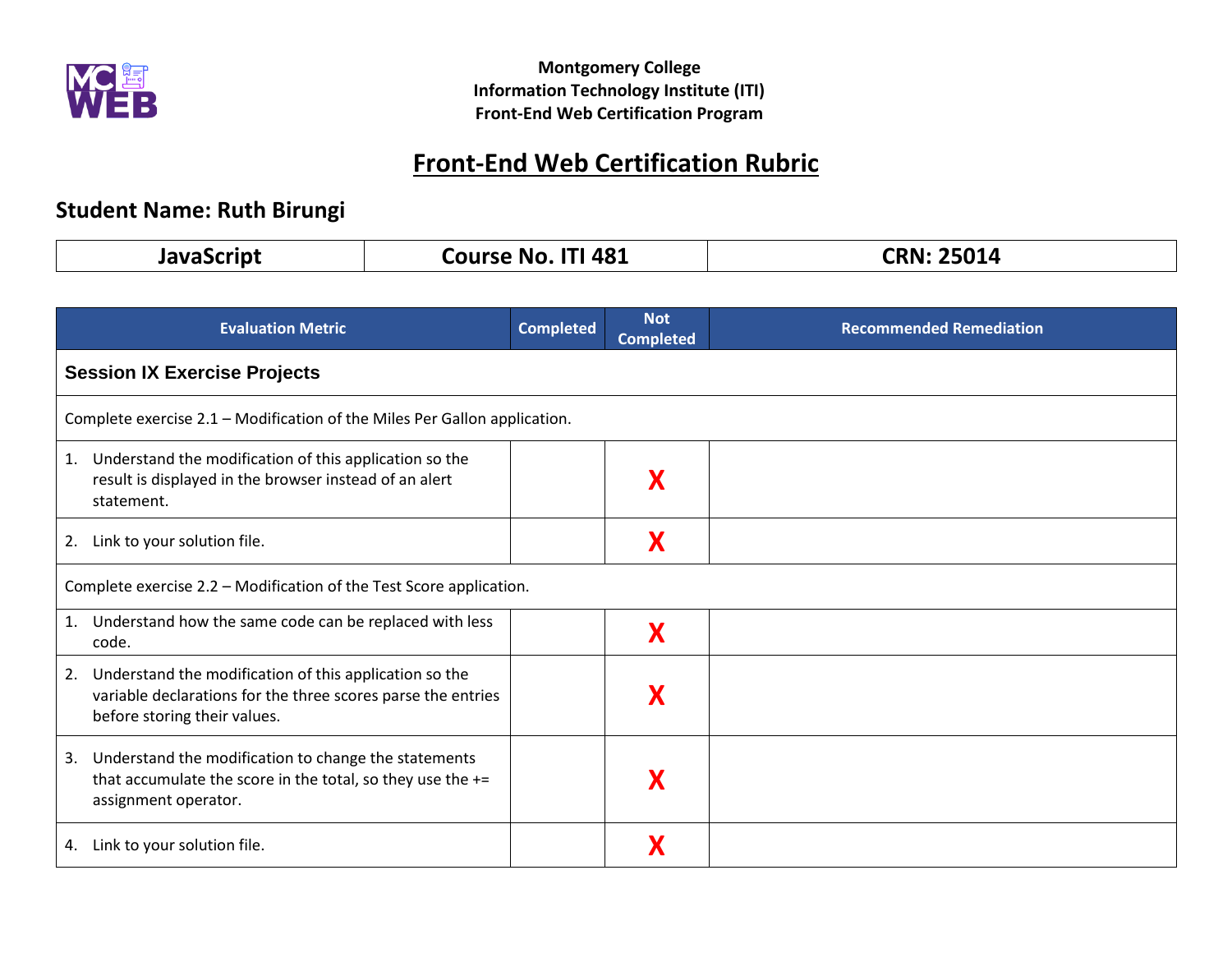

| <b>Evaluation Metric</b>                                                                                                                                                                                                                   | <b>Completed</b> | <b>Not</b><br><b>Completed</b> | <b>Recommended Remediation</b> |  |
|--------------------------------------------------------------------------------------------------------------------------------------------------------------------------------------------------------------------------------------------|------------------|--------------------------------|--------------------------------|--|
| Complete exercise 2.3 - Modification of the Simple application.                                                                                                                                                                            |                  |                                |                                |  |
| 1. Understand the modification of the Miles Per Gallon<br>application so it gets the length and width of a rectangle<br>from the user, calculates the area and the perimeter of<br>the rectangle, and displays the results in the browser. |                  | X                              |                                |  |
| 2. Link to your solution file.                                                                                                                                                                                                             |                  | X                              |                                |  |
| <b>Session X Exercise Projects</b>                                                                                                                                                                                                         |                  |                                |                                |  |
| Complete Exercise 4-1 - Enhance the Miles Per Gallon application.                                                                                                                                                                          |                  |                                |                                |  |
| 1. Understand the modification of the if-else statement that<br>provides the data validation, so it checks each text box<br>separately.                                                                                                    |                  | X                              |                                |  |
| 2. Understand the addition of a Clear Entries button below<br>the Calculate MPG button.                                                                                                                                                    |                  | X                              |                                |  |
| 3. Understand the modification of the HTML for the Clear<br>Entries button so it has a unique id and an appropriate<br>value attribute.                                                                                                    |                  | X                              |                                |  |
| 4. Understand the addition of a function expression named<br>clearEntries() that clears the entries in the four text boxes.                                                                                                                |                  | X                              |                                |  |
| 5. Understand the addition of a statement in the onload<br>event handler that attaches the clearEntries() function to<br>the click event of the Clear Entries button.                                                                      |                  | X                              |                                |  |
| Understand the addition of a statement to the onload<br>6.<br>event handler that attaches the clearEntries() function to<br>the double-click event of the miles text box.                                                                  |                  | X                              |                                |  |
| 7. Link to your solution file.                                                                                                                                                                                                             |                  | X                              |                                |  |
|                                                                                                                                                                                                                                            |                  |                                |                                |  |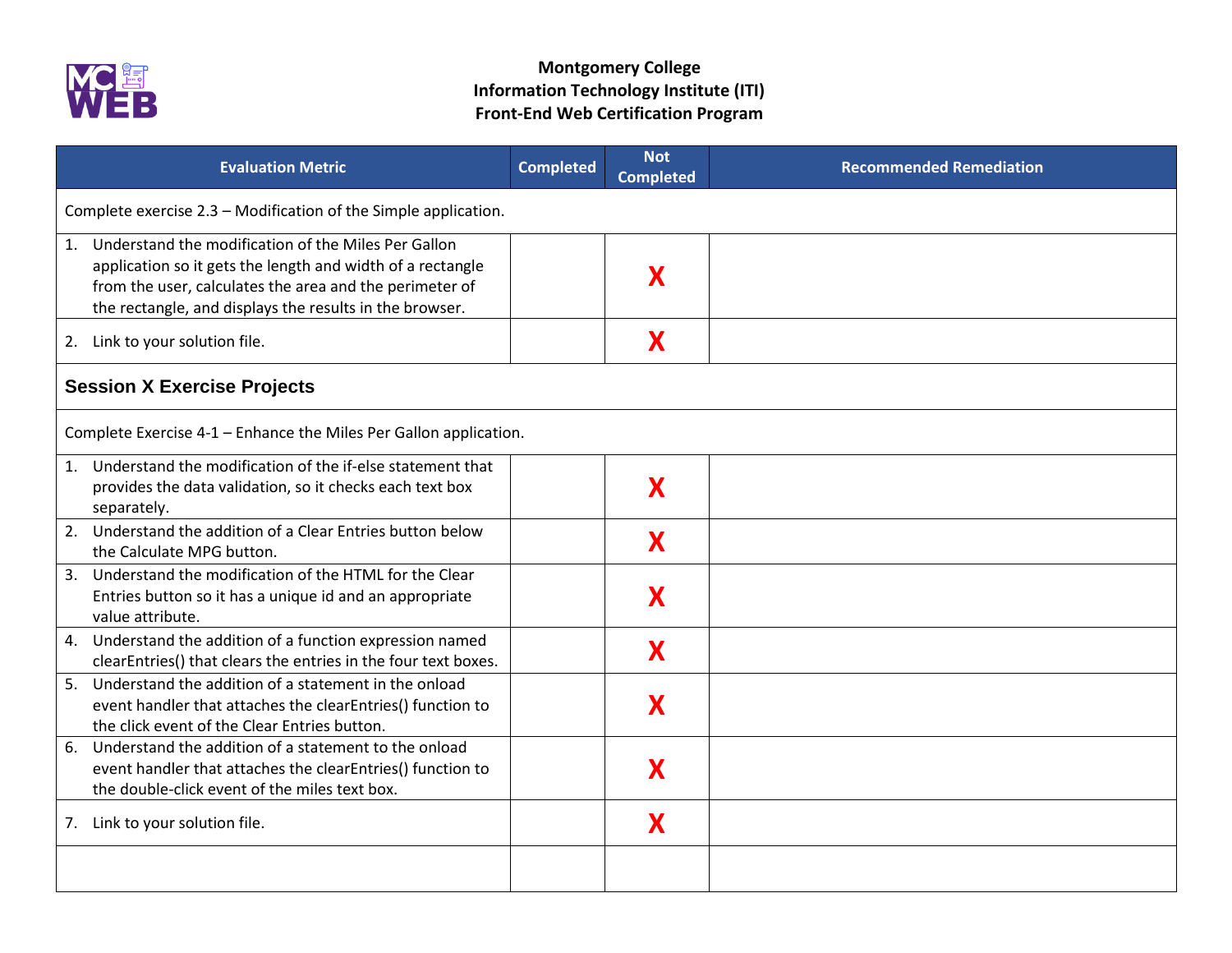

|    | <b>Evaluation Metric</b>                                                                                                                                                                                                                                                                                                                                                                                                                                                                                 | <b>Completed</b> | <b>Not</b><br><b>Completed</b> | <b>Recommended Remediation</b> |  |
|----|----------------------------------------------------------------------------------------------------------------------------------------------------------------------------------------------------------------------------------------------------------------------------------------------------------------------------------------------------------------------------------------------------------------------------------------------------------------------------------------------------------|------------------|--------------------------------|--------------------------------|--|
|    | Complete Exercise 4-2 - Build a new Future Value application.                                                                                                                                                                                                                                                                                                                                                                                                                                            |                  |                                |                                |  |
|    | 1. Understand the creation of a function expression named<br>calculateFV(). It should have three parameters that receive<br>the user's entries: investment amount, interest rate, and<br>number of years. It should calculate the future value<br>based on these parameter values, round the result to two<br>decimal places, and return the rounded result.                                                                                                                                             |                  | X                              |                                |  |
| 2. | Understand the creation of a function expression named<br>processEntries() that gets the user entries with no data<br>validation.                                                                                                                                                                                                                                                                                                                                                                        |                  | X                              |                                |  |
| 3. | Understand the code statement that calls the<br>calculateFV() function and stores the result that's returned<br>in the fourth text box.                                                                                                                                                                                                                                                                                                                                                                  |                  | X                              |                                |  |
| 4. | Understand the creation event handler for the onload<br>event that attaches the processEntries() function to the<br>click event of the Calculate button. This handler should<br>also move the focus to the first text box.                                                                                                                                                                                                                                                                               |                  | X                              |                                |  |
| 5. | Understand the declaration of a variable that will be used<br>to store an error message right after the other variable<br>declarations.                                                                                                                                                                                                                                                                                                                                                                  |                  | X                              |                                |  |
| 6. | Understand the if-else statement that tests whether each<br>entry is valid.                                                                                                                                                                                                                                                                                                                                                                                                                              |                  | X                              |                                |  |
|    | 7. Understand if an entry is invalid, assign an error message<br>to the variable you declared in step 9 and move the focus<br>to the text box that contains the error. The values for the<br>three entries should be as follows:<br>a. Investment is a number that's greater than zero<br>and less than or equal to 100,000;<br>b. Interest rate is a number that's greater than zero<br>and less than or equal to 15;<br>c. Years is a number that's greater than zero and less<br>than or equal to 50. |                  | X                              |                                |  |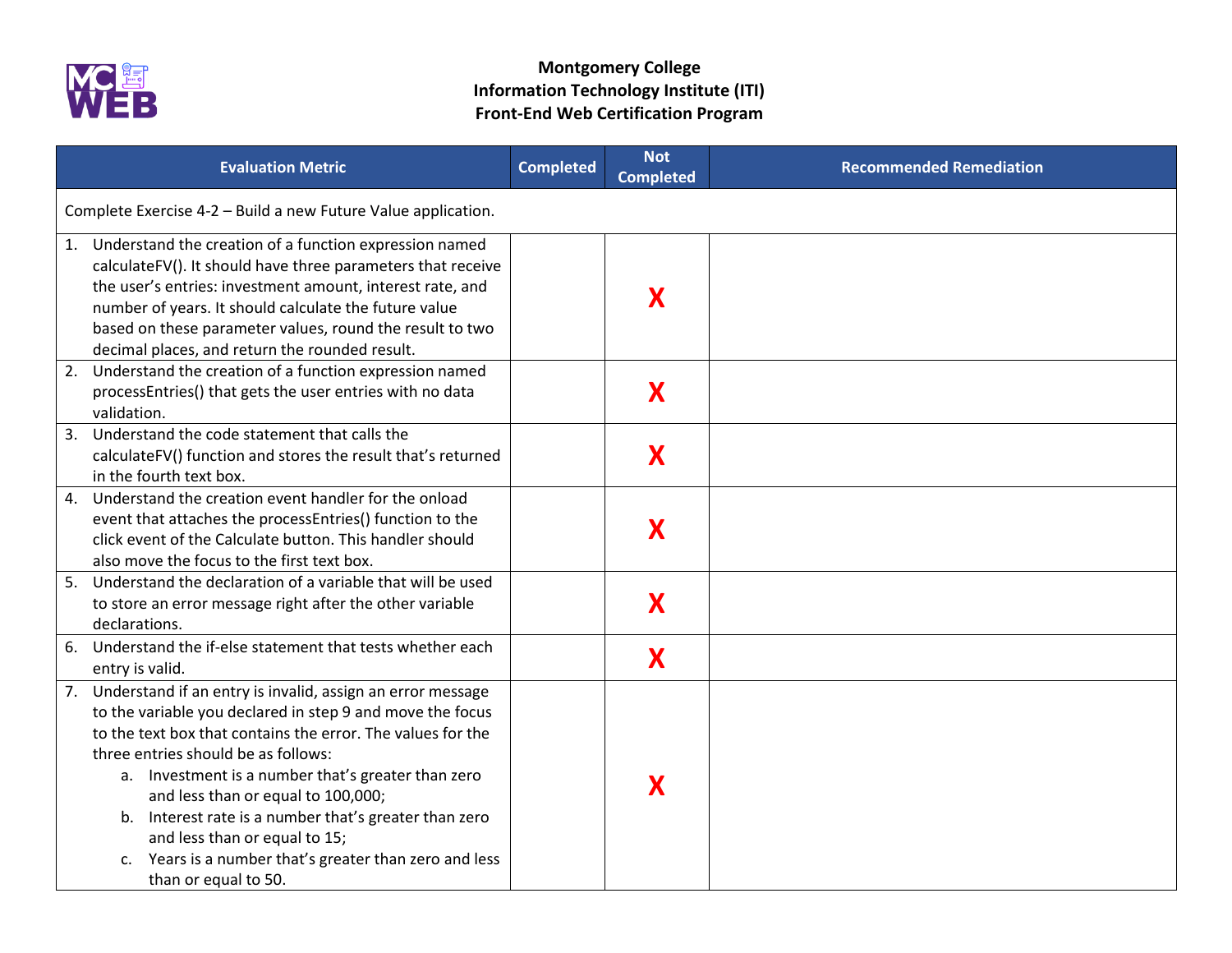

| <b>Evaluation Metric</b>                                                                                                                                             | <b>Completed</b> | <b>Not</b><br><b>Completed</b> | <b>Recommended Remediation</b> |
|----------------------------------------------------------------------------------------------------------------------------------------------------------------------|------------------|--------------------------------|--------------------------------|
| Understand the addition of the another if-else statement<br>8.<br>that tests whether any errors were detected.                                                       |                  |                                |                                |
| 9. Link to your solution file.                                                                                                                                       |                  | X                              |                                |
| Complete Exercise 6-1 - Experiment with the FAQs application.                                                                                                        |                  |                                |                                |
| 1. Understand the toggle event handlers                                                                                                                              |                  | X                              |                                |
| 2. Understand the className property instead of the<br>hasAttribute(), removeAttribute(), and setAttribute()<br>methods.                                             |                  | X                              |                                |
| 3. Link to your solution file.                                                                                                                                       |                  | X                              |                                |
| Complete Exercise 6-2 - Add controls to the Register application.                                                                                                    |                  |                                |                                |
| 1. Add a radio button for Mobile phone and a text area for<br>Comments                                                                                               |                  | X                              |                                |
| 2. Understand how to add the JavaScript code that gets the<br>data entered in the two new controls.                                                                  |                  | X                              |                                |
| 3. Understand how to change the code in the JavaScript file<br>so instead of displaying the comments in the table, the<br>length of the comments entry is displayed. |                  | X                              |                                |
| 4. Link to your solution file.                                                                                                                                       |                  | X                              |                                |
| Complete Exercise 6-3 - Enhance the Email List application                                                                                                           |                  |                                |                                |
| 1. Enhance the data validation so it displays the error<br>messages in the span elements.                                                                            |                  | X                              |                                |
| 2. Understand how to test application with valid data works.                                                                                                         |                  | Х                              |                                |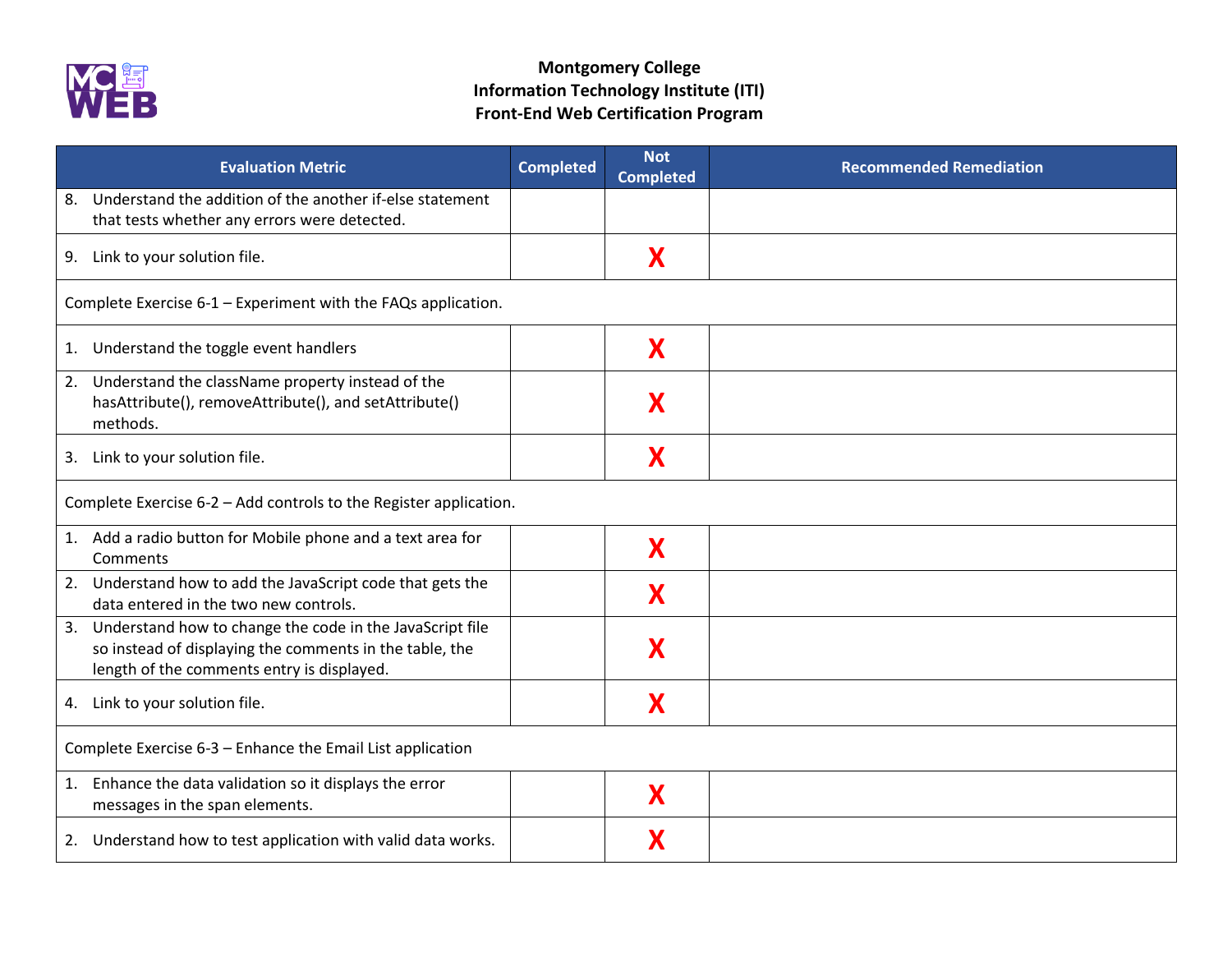

| <b>Evaluation Metric</b>                                                               | <b>Completed</b> | <b>Not</b><br><b>Completed</b> | <b>Recommended Remediation</b> |
|----------------------------------------------------------------------------------------|------------------|--------------------------------|--------------------------------|
| Link to your solution file.<br>3.                                                      |                  | X                              |                                |
| <b>Session XI Exercise Projects</b>                                                    |                  |                                |                                |
| Complete Exercise 3-1 - Enhance the Future Value application.                          |                  |                                |                                |
| 1. Understand a do-while statement for continuing entries.                             |                  | X                              |                                |
| Understand validation for the investment and rate entries.<br>2.                       |                  | X                              |                                |
| 3. Link to your solution file.                                                         |                  | X                              |                                |
| Complete Exercise 3-2 - Enhance the Test Scores application.                           |                  |                                |                                |
| 1. Understand the enhance the test cores application with<br>valid entries.            |                  | X                              |                                |
| 2. Link to your solution file.                                                         |                  | X                              |                                |
| Complete Exercise 13-1 - Enhance the Future Value application.                         |                  |                                |                                |
| Understand how to use a random number generator.<br>1.                                 |                  | X                              |                                |
| Understand how to format the future value with a dollar<br>2.<br>sign and commas.      |                  | X                              |                                |
| 3. Understand how to add the current date to the <p><br/>element below the button.</p> |                  | X                              |                                |
| 4. Link to your solution file.                                                         |                  | X                              |                                |
| Complete Exercise 14-2 - Add Exception Handling to the Future Value application.       |                  |                                |                                |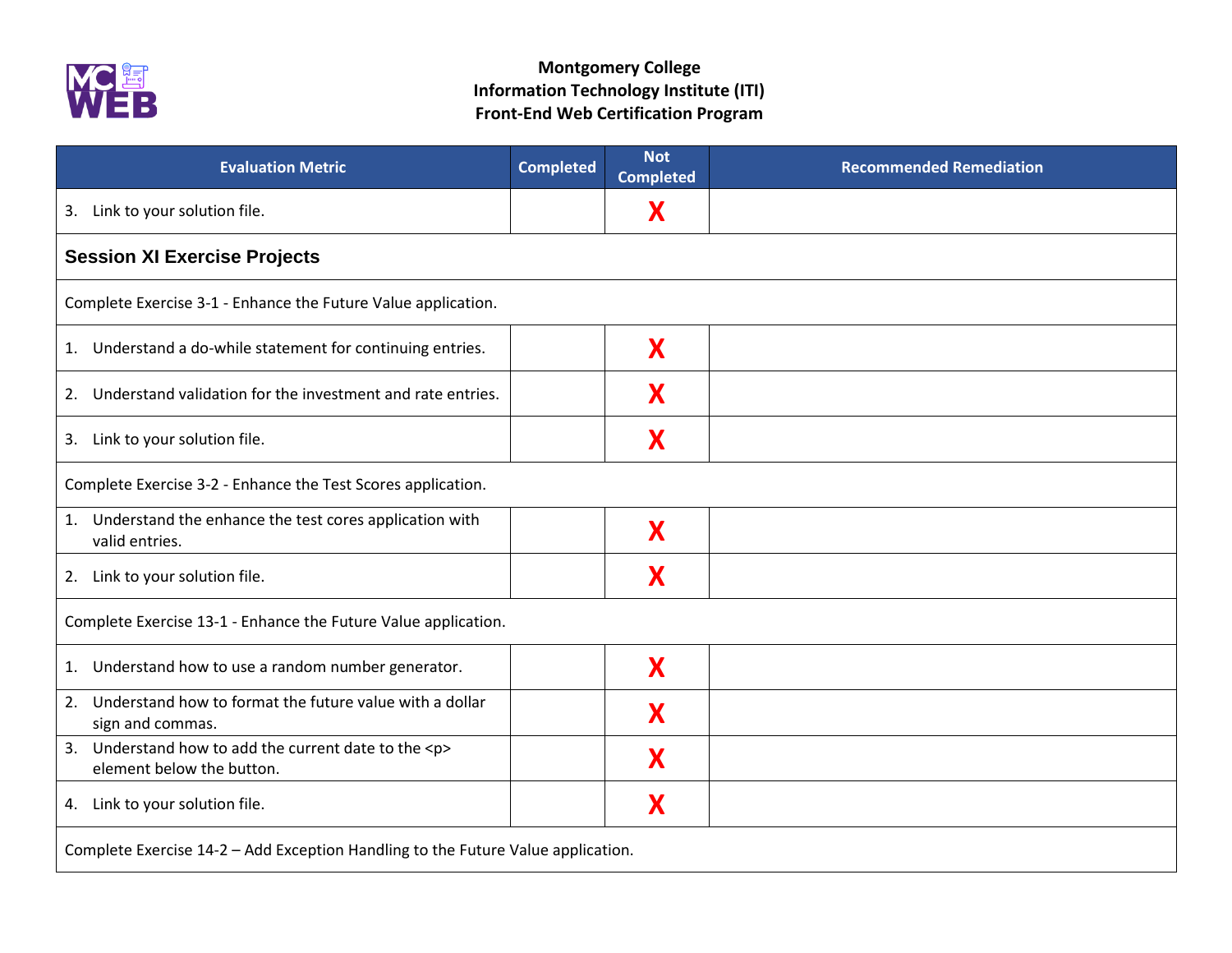

| <b>Evaluation Metric</b>                                                                                                                                                                                     | <b>Completed</b> | <b>Not</b><br><b>Completed</b> | <b>Recommended Remediation</b> |
|--------------------------------------------------------------------------------------------------------------------------------------------------------------------------------------------------------------|------------------|--------------------------------|--------------------------------|
| 1. Understand how to add exception handling to the click<br>event handler for the Calculate button.                                                                                                          |                  | X                              |                                |
| 2. Understand how to add a throw statement after the if<br>statement in the calculateFutureValue() function.                                                                                                 |                  | X                              |                                |
| 3. Link to your solution file.                                                                                                                                                                               |                  | X                              |                                |
| Complete Exercise 14-3 - Enhance the Account Profile application.                                                                                                                                            |                  |                                |                                |
| 1. Understand how to validate the credit card field.                                                                                                                                                         |                  | X                              |                                |
| 2. Understand how to validate the expiration date field.                                                                                                                                                     |                  | X                              |                                |
| 3. Link to your solution file.                                                                                                                                                                               |                  | X                              |                                |
| <b>Session XII Exercise Projects</b>                                                                                                                                                                         |                  |                                |                                |
| Complete Exercise 16-1 - Enhance the Task List application.                                                                                                                                                  |                  |                                |                                |
| 1. Understand how to code the event handler for the Delete<br>button so it uses the prompt() method to ask the user for<br>the index number of the task to delete, starting with zero<br>for the first task. |                  | X                              |                                |
| 2. Understand how to sort the tasks to make sure their order<br>matches the order of the displayed tasks.                                                                                                    |                  | X                              |                                |
| Understand how to add data validation to the Delete Task<br>3.<br>event handler so the user's entry has to be a number and<br>has to be an index value that's in the array.                                  |                  | X                              |                                |
| 4. Link to your solution file.                                                                                                                                                                               |                  | X                              |                                |
| Complete Exercise 16-2 - Enhance the Task List 2.0 application.                                                                                                                                              |                  |                                |                                |